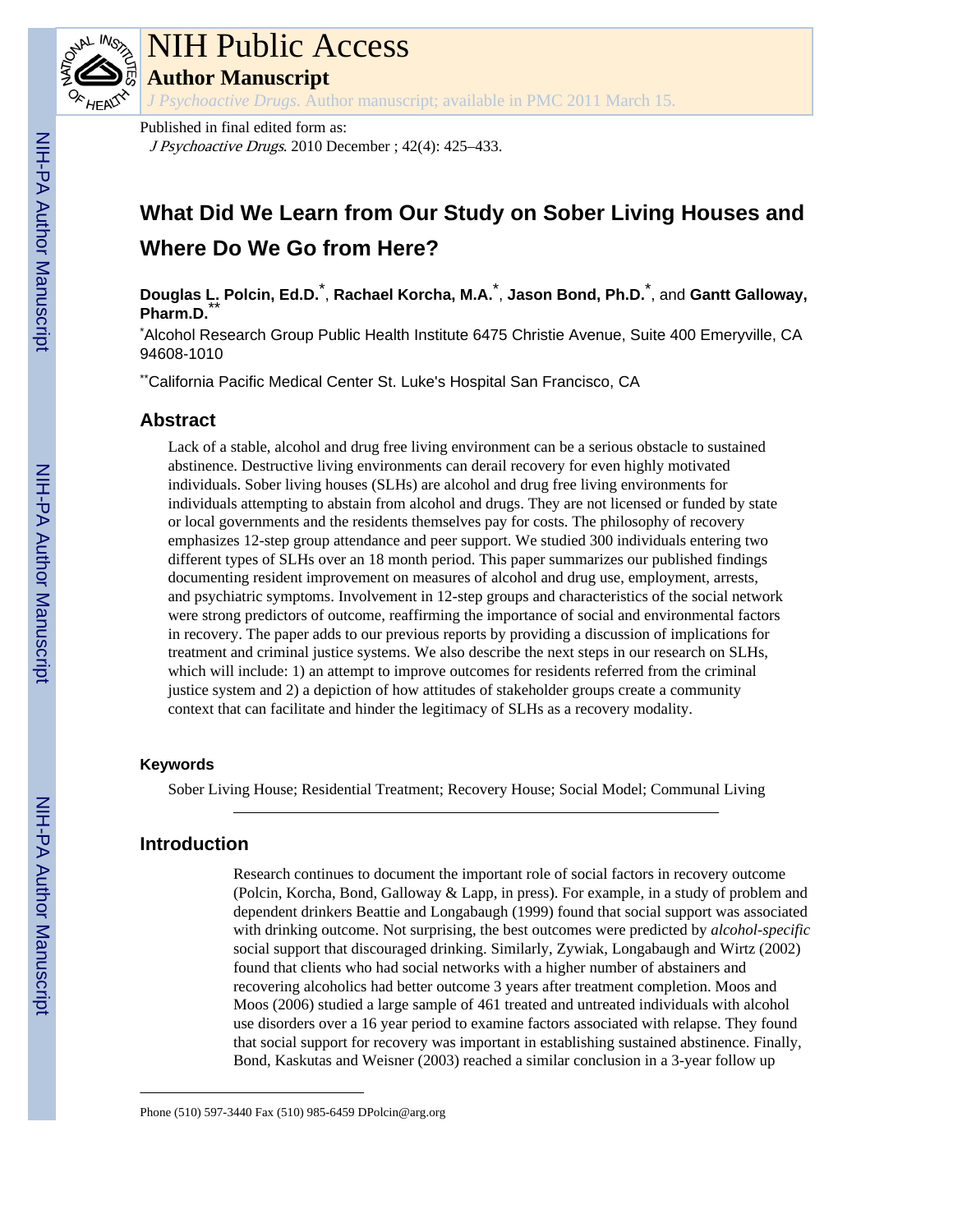study on 655 alcohol dependent individuals who were seeking treatment. Abstinence from alcohol was associated with social support for sobriety and involvement in Alcoholics Anonymous.

A critically important aspect of one's social network is their living environment. Recognition of the importance of one's living environment led to a proliferation of inpatient and residential treatment programs during the 1960' and 70's (White, 1998). The idea was to remove clients from destructive living environments that encouraged substance use and create new social support systems in treatment. Some programs created halfway houses where clients could reside after they completed residential treatment or while they attended outpatient treatment. A variety of studies showed that halfway houses improved treatment outcome (Braucht, Reichardt, Geissler, & Bormann, 1995; Hitchcock, Stainback, & Roque, 1995; Milby, Schumacher, Wallace, Freedman & Vuchinich, 2005; Schinka, Francis, Hughes, LaLone, & Flynn, 1998).

Despite the advantages of halfway houses, there are limitations as well (Polcin & Henderson, 2008). First, there is typically a limit on how long residents can stay. After some period of time, usually several months, residents are required to move out whether or not they feel ready for independent living. A second issue is financing the houses, which often includes government funding. This leaves facilities vulnerable to funding cuts. Finally, halfway houses require residents to have completed or be involved in some type of formal treatment. For a variety of reasons some individuals may want to avoid formal treatment programs. Some may have had negative experiences in treatment and therefore seek out alternative paths to recovery. Others may have relapsed after treatment and therefore feel the need for increased support for abstinence. However, they may want to avoid the level of commitment involved in reentering a formal treatment program. Sober living houses (SLHs) are alcohol and drug free living environments that offer peer support for recovery outside the context of treatment.

## **Characteristics of Sober Living Houses**

Sober Living Houses are structured in a way that avoids some of the limitations of halfway houses. The essential characteristics include: 1) an alcohol and drug free living environment for individuals attempting to abstain from alcohol and drugs, 2) no formal treatment services but either mandated or strongly encouraged attendance at 12-step self-help groups such as Alcoholics Anonymous (AA), 3) required compliance with house rules such as maintaining abstinence, paying rent and other fees, participating in house chores and attending house meetings, 4) resident responsibility for financing rent and other costs, and 5) an invitation for residents to stay in the house as long as they wish provided they comply with house rules (Polcin & Henderson, 2008).

SLHs have their origins in the state of California and most continue to be located there (Polcin & Henderson, 2008). It is difficult to ascertain the exact number because they are not formal treatment programs and are therefore outside the purview of state licensing agencies. However, in California many SLHs are affiliated with coalitions or associations that monitor health, safety, quality and adherence to a peer-oriented model of recovery, such as the California Association of Addiction Recovery Resources (CAARR) or the Sober Living Network (SLN). Over 24 agencies affiliated with CAARR offer clean and sober living services. The SLN has over 500 individual houses among it membership.

While some SLHs use a "strong manager" model where the owner or manager of the house develops and enforces the house rules, contemporary SLH associations such as CAARR and SLN emphasize a "social model approach" to managing houses that empowers residents by providing leadership position and forums where they can have input into decision making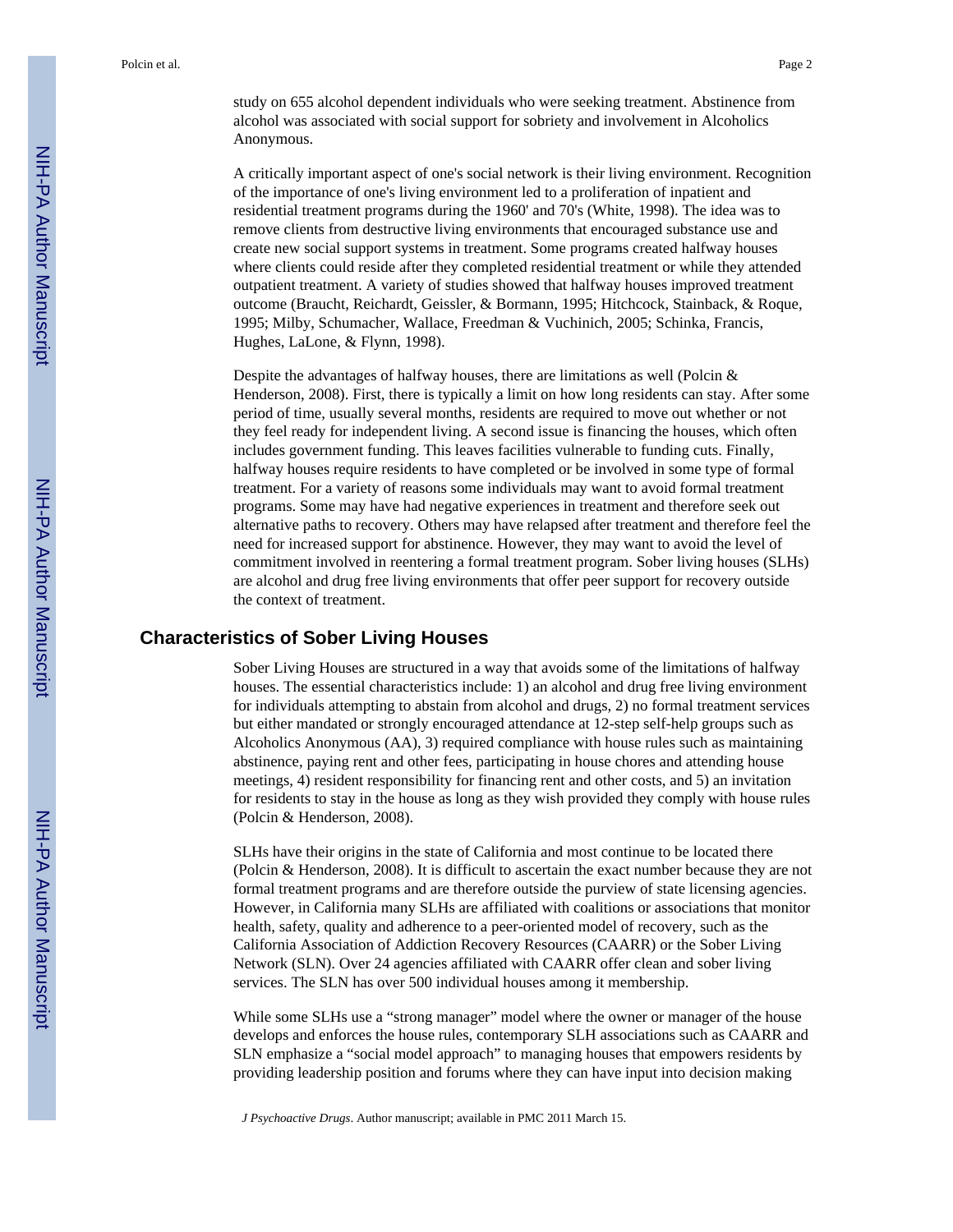(Polcin & Henderson, 2008). Some houses have a "residents' council," which functions as a type of government for the house.

## **Recovery Philosophy in Sober Living Houses**

Central to recovery in SLHs is involvement in 12-step mutual help groups (Polcin  $\&$ Henderson, 2008). Residents are usually required or strongly encouraged to attend meetings and actively work a 12-step recovery program (e.g., obtain a sponsor, practice the 12 steps, and volunteer for service positions that support meetings). However, some houses will allow other types of activities that can substitute for 12 step groups, provided they constitute a strategy for maintaining ongoing abstinence.

Developing a social network that supports ongoing sobriety is also an important component of the recovery model used in SLHs. Residents are encouraged to provide mutual support and encouragement for recovery with fellow peers in the house. Those who have been in the house the longest and who have more time in recovery are especially encouraged to provide support to new residents. This type of "giving back" is consistent with a principle of recovery in 12-step groups. Residents are also encouraged to avoid friends and family who might encourage them to use alcohol and drugs, particularly individuals with whom they have used substances in the past (Polcin, Korcha, Bond, Galloway & Lapp, in press).

## **Purpose**

There are several primary aims for this paper. First is to summarize key outcomes from our study, "An Evaluation of Sober Living Houses," which was a 5- year study funded by the National Institute on Alcohol Abuse and Alcoholism (NIAAA) (i.e., Korcha, Polcin, Bond & Galloway, 2010; Polcin, 2009; Polcin & Henderson, 2008; Polcin, Korcha, Bond & Galloway, 2010; Polcin, Korcha, Bond & Galloway, in press; Polcin, Korcha, Bond, Galloway  $&$  Lapp in press). Second is to expand on these findings by considering potential implications of our research for inpatient and outpatient treatment and for criminal justice systems. Third is to describe the next steps in our research on SLHs. These include plans to study the community context of SLHs by examining attitudes of community stakeholder groups (e.g., neighbors, local government officials, mental health therapists, criminal justice professionals and practitioners in substance abuse treatment programs). We also describe plans to conduct studies of resident subgroups, such as individuals referred from the criminal justice system.

## **Data Collection Sites**

The study was designed to assess outcomes for 300 individuals entering two types of SLHs: 1) Options Recovery Services (ORS) in Berkeley, California was an adapted model of SLHs in that the houses were associated with an outpatient treatment program. 2) Clean and Sober Transitional Living (CSTL) in Sacramento County, California consisted of freestanding houses that were not affiliated with any type of treatment. The descriptions of CSLT and ORS that follow are summaries of Polcin and Henderson (2008), Polcin (2009) and Polcin, Korcha, Bond, Galloway & Lapp (in press).

## **Clean and Sober Transitional Living (CSTL)**

CSLT is located in Sacramento County California and consists of 16 houses with a 136 bed capacity. Residency at CSTL is divided into two phases. Phase I lasts 30 to 90 days and is designed to provide some limits and structure for new residents. Residents must agree to abide by a curfew and attend at 12-step meetings five times per week. The purpose of these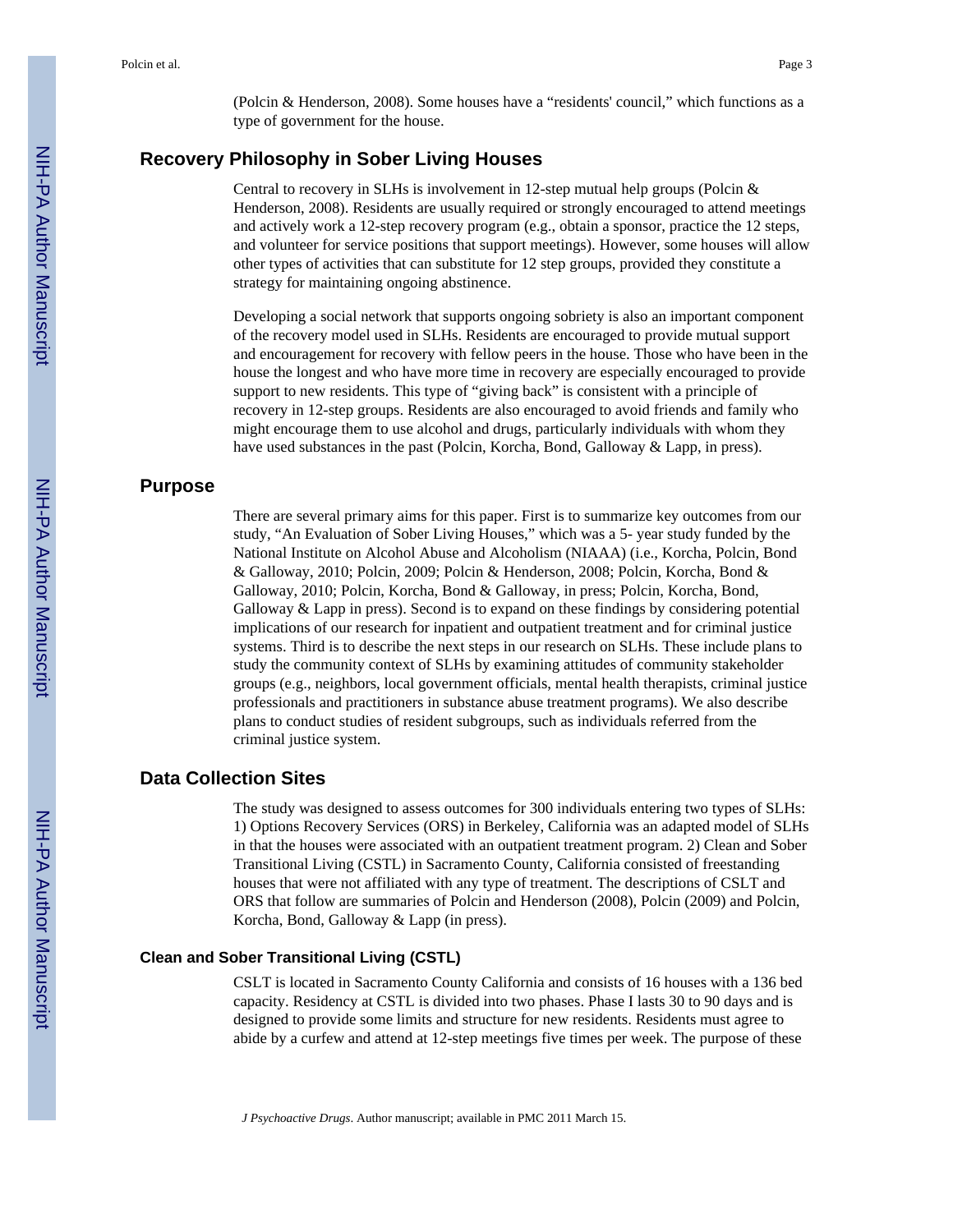requirements is to help residents successfully transition into the facility, adapt to the SLH environment, and develop a stable recovery program.

The second phase allows for more personal autonomy and increased responsibility for one's recovery. Curfews and requirements for 12-step attendance are reduced. All residents, regardless of phase, are required to be active in 12-step recovery programs, abide by basic house rules, and abstain from alcohol and drugs. A "Resident Congress" consisting of current residents and alumni helps enforce house rules and provides input into the management of the houses. Although the owner/operator of the houses is ultimately responsible, she/he defers to the Residents Congress as much as possible to maintain a peer oriented approach to recovery. In order to be admitted to CSTL prospective residents must have begun some type of recovery program prior to their application.

## *Options Recovery Services* **(ORS)**

ORS is an outpatient substance abuse treatment program located in Berkeley, California that treats approximately 800 clients per year. Most of the clients are low income and many have history of being homeless at some point in their lives. Because a large number do not have a stable living environment that supports abstinence from alcohol and drugs, ORS developed SLHs where clients can live while they attend the outpatient program. Currently there are 4 houses with 58 beds. The houses are different from freestanding SLHs, such as those at CSTL, because all residents must be involved in the outpatient program. Most residents enter the houses after residing in a short term homeless shelter located near the program. At admission, nearly all residents are eligible for some type of government assistance (e.g., general assistance or social security disability) and use those funds to pay SLH fees. To help limit social isolation and reduce costs residents share bedrooms. Like other SLH models of recovery, residence are free to stay as long as they wish provide they comply with house rules (e.g., curfews, attendance at 12-step meetings) and fulfill their financial obligations. Also like other SLH models, each house has a house manager who is responsible for ensuring house rules and requirements are followed. ORS does not have any type of Residents Council, but house managers meet regularly with the executive director and have input into operation of the SLHs in during these contacts.

## **Procedures**

Participants were interviewed within their first week of entering a sober living house and again at 6-, 12-, and 18-month follow up. To maximize generalization of findings, very few exclusion criteria were used and very few residents declined to participate. Primary outcomes consisted or self report measures of alcohol and drug use. Secondary outcomes included measures of legal, employment, medical, psychiatric and family problems. Some measures assessed the entire 6 months between data collection time points. Others, such as the Addiction Severity Index, assessed shorter time periods of 30 days or less.

#### **Measures**

**1) Demographic Characteristics—**included standard demographic questions such as age, gender, ethnicity, marital status, and education.

**2) Addiction Severity Index Lite (ASI)—**The ASI is a standardized, structured interview that assesses problem severity in six areas: medical, employment/support, drug/ alcohol, legal, family/social and psychological (McLellan et al., 1992). Each of the six areas is scored for 0 (low) to 1 (high).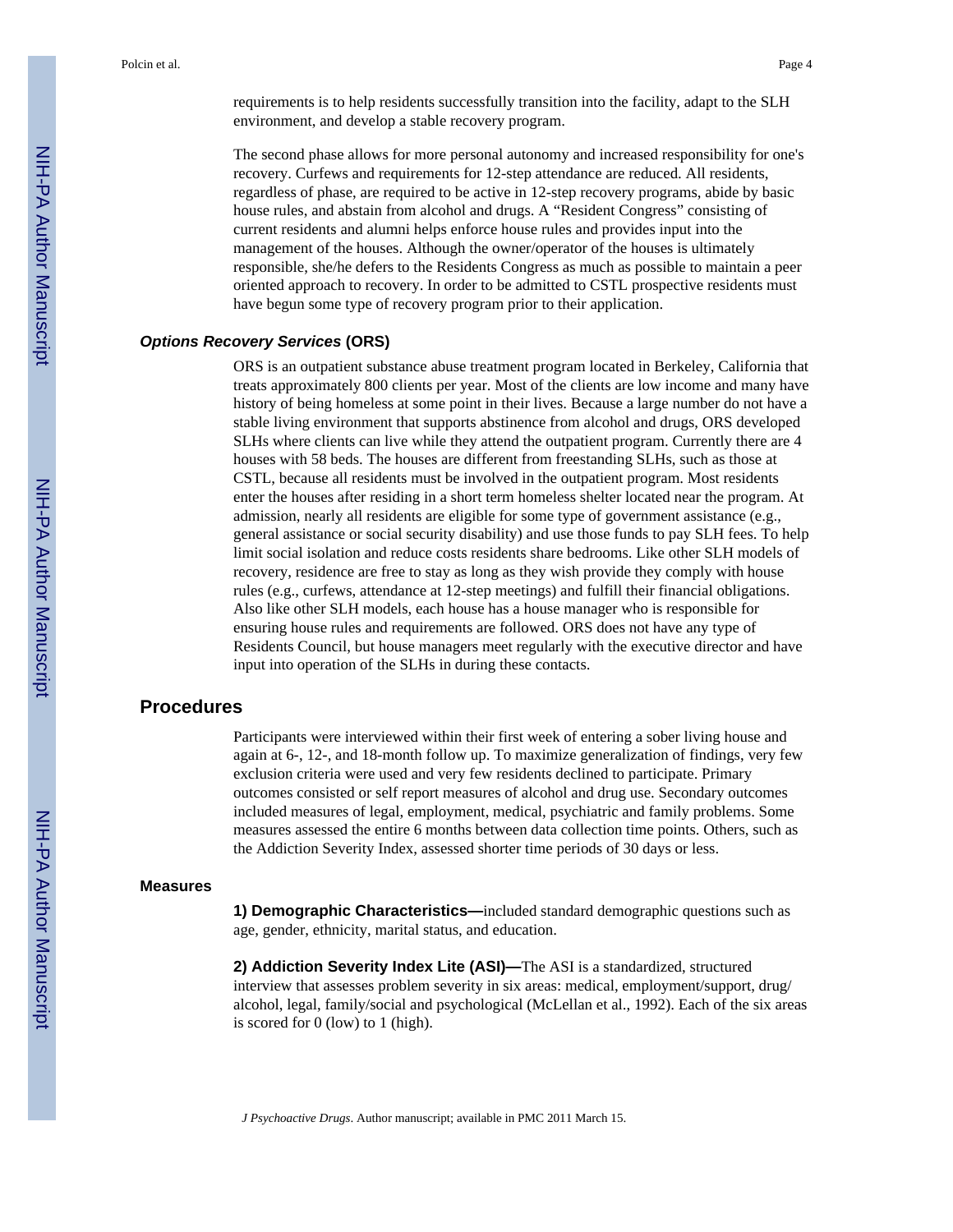**3) Psychiatric symptoms—**To assess current psychiatric severity we used the Brief Symptom Inventory (Derogatis & Melisaratos, 1983). This 53-item measure assesses severity of psychiatric symptoms on nine clinical scales as well as three global indices. Items are rated on a 5-point scale and ask about symptoms over the past 7 days. We used the Global Severity Index (GSI) as an overall measure of psychiatric severity.

**4) Six month measures of alcohol and drug use—**These measures were taken from Gerstein et al. (1994) and labeled Peak Density and 6-month abstinence. *Peak Density* is the number of days of any substance use (i.e., any alcohol or drug) during the month of highest use over the past 6 months (coded 0-31). *Six-month abstinence* was a dichotomous yes/no regarding any use of alcohol of drugs over the past 6 months.

**5) Arrests—**This measure was taken from Gerstein et al. (1994) and was defined as number of arrests over the past 6 months.

Two additional measures were included as covariates because they assess factors emphasized by as important to recovery in SLHs.

**6) Alcoholics Anonymous Affiliation Scale—**This measure includes 9 items and was developed by Humphreys, Kaskutas and Weisner (1998) to measure the strength of an individual's affiliation with AA. The scale includes a number of items beyond attendance at meetings, including questions about sponsorship, spirituality, and volunteer service positions at meetings.

**7) Drinking and drug use status in the social network—**These measures were taken from the Important People Instrument (Zywiak, et al., 2002). The instrument allows participants to identify up to 12 important people in his or her network whom they have had contact with in the past six months. Information on the type of relationship (e.g., spouse, friend), amount of contact over the past 6 months (e.g., daily, once or twice a week) and drug and alcohol use over the past 6 months (e.g., heavy user, light user, in recovery) was obtained for each person in the social network. The drinking status of the social network was calculated by multiplying the amount of contact by the drinking pattern of each network member, averaged across the network. The same method is applied to obtain the drug status of the network member; the amount of contact is multiplied by the pattern of drug use and averaged across network members.

#### **Hypotheses**

Hypotheses suggested that we would find two types of longitudinal outcomes: 1) Individuals entering the houses with higher severity of problems would show significant improvement between baseline and 6 months and those improvements would be maintained at 12 and 18 months and 2) Individuals entering houses with low severity would maintain low severity at all follow up time points. It was expected that measures of social support for sobriety and 12-step involvement would be associated with primary outcomes.

The study design used repeated measures analyses to test how study measures varied over time. Because the two types of houses served residents with different demographic characteristics, we conducted disaggregated longitudinal analyses for each. For a more complete description of the study design and collection of data see Polcin et al. (2010), Polcin et al. (in press) and Polcin, Korcha, Bond, Galloway and Lapp (in press).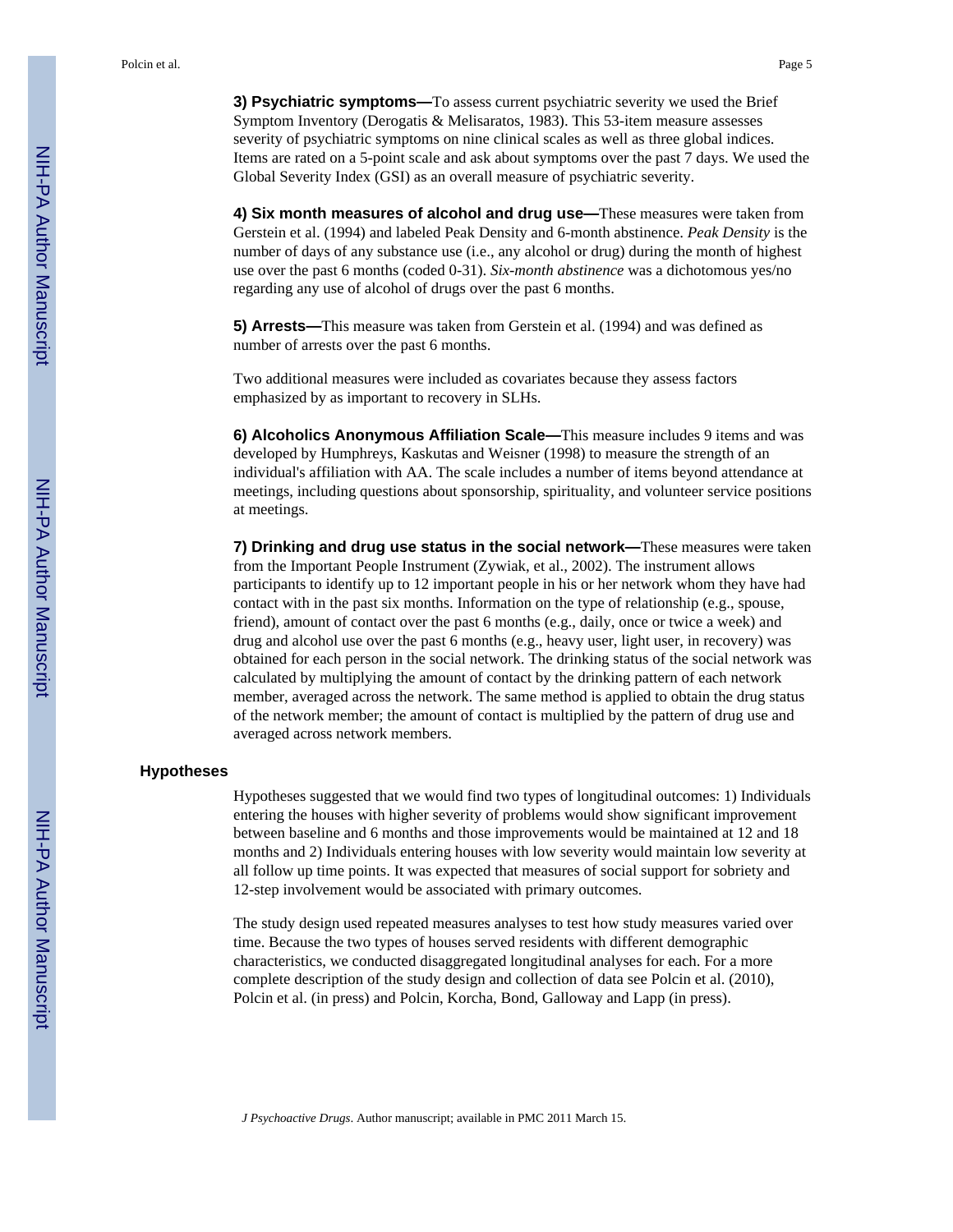#### **Data Collection**

At CSTL we recruited 245 individuals within their first week of entering the houses. Most were men (77%), white (72.5%) and middle age (mean=38, se=0.65). Over 75% had at least a high school education or GED. The most common referral source was self, family or friend (44%) followed by criminal justice (29%) and inpatient treatment (15%). Over a third (35%) of the sample indicated that jail or prison had been their usual housing situation over the past 6 months and few reported any type of stable housing over the past 6 months. Just 7% reported renting an apartment as their primary housing, while 23% reported staying with family or friends and 12% reported homeless as their primary living situation

ORS had 4 houses, where we recruited 55 participants. Most were African American (59%), while 30% were white. The mean age was 43 years (se=1.2). Most residents had completed high school or a GED (73%). Nearly half of the residents had been self referred of referred by family or friends. About 24% were criminal justice referrals and a third had spent some time in a controlled environment during the month before entering the house. Many of the residents had histories of homelessness. When asked to indicate their usual housing situation the past six months, a third indicated homeless or in a shelter.

Follow up rates for CSLT were 72% at 6 months, 71% at 12 months ad 73% at 18 months. However, 89% of the sample (N=218) participated in at least one follow up interview. The proportions successfully followed up at ORS were similar at 12 and 18 months (76% and 71% respectively) but higher at 6 months (86%). To address the issue of missing data from individuals who we were not able to locate for follow up interviews, we used analytic methods that did not require participants to complete 0interviews at all time points to be include in the analysis. These included generalized estimated equations (GEE) and mixed model regressions. In addition, when we compared baseline characteristics of individuals successfully located and interviewed with those lost at follow up we did not find significant differences. However, individuals who we were not able to follow up did have shorter lengths of stay in the SLHs.

## **Main Findings**

Detailed descriptions of analytic methods and statistical results have been reported in Polcin, Korcha, Bond, & Galloway (2010), Polcin Korcha, Bond, & Galloway (in press), and Polcin Korcha, Bond, Galloway & Lapp (in press). Our purpose here is to summarize the most salient and relevant findings for SLHs as a community based recovery option. We then expand on the findings by considering potential implications of SLHs for treatment and criminal justice systems. We also include a discussion of our plans to study the community context of SLHs, which will depict how stakeholder influences support and hinder their operations and potential for expansion.

#### **Retention**

Retention of residents in the sober living houses was excellent. Average lengths of stay in both types of sober living houses surpassed the National Institute on Drug Abuse recommendation of at least 90 days to obtain maximum benefit. The average length of stay at ORS was 254 days (se=169 days) and at CSLT it was 166 days (se=163).

#### **Primary Outcomes**

As hypothesized, there were two patterns of outcome for our primary outcome variables. One pattern was that residents reduced or stopped their substance use between baseline and 6 month follow up and then maintained those improvements at 12 and 18 months. This was the case for both substance use measures that assessed 6 month period of time: 1) complete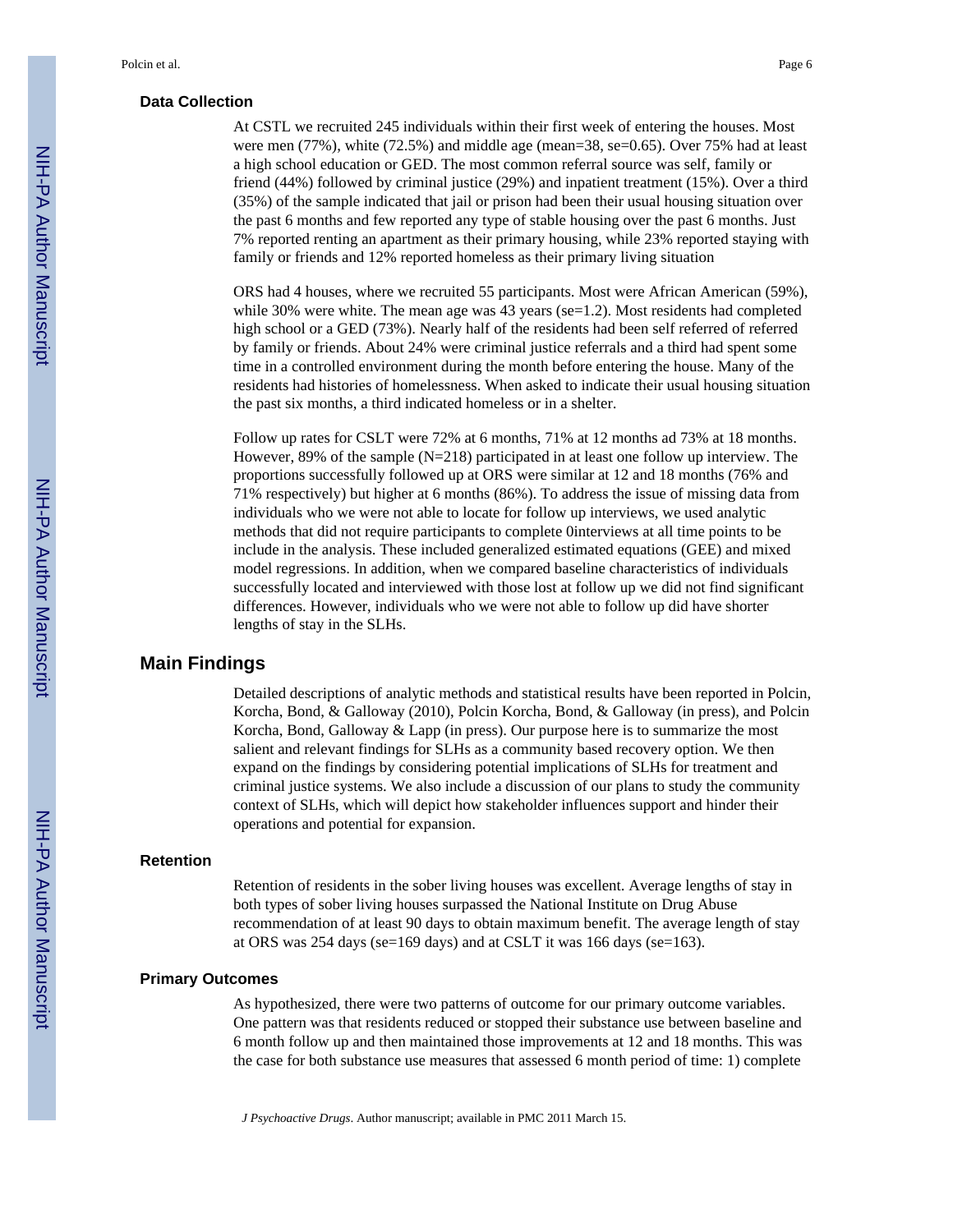abstinence over the 6 months and 2) maximum number of days of any substance use during the month of highest use. For example, at ORS 6-month abstinence rates improved from 11% at baseline to 68% at 6- and 12-months. At 18 months abstinence was a bit lower, (46%) but still significantly better than the time period before they entered the houses. For CSLT, abstinence improved from 20% at baseline, to 40% at 6 months, 45% at 12 months and 42% at 18 months. Maximum number of days of use per month at ORS on average declined from 19 days per month at baseline, to 3 days at 6 months, 4 days at 12 months and 7 days at 18 months. CSLT declined from 19 days at baseline, to 11 days at 6 months, 9 days at 12 months and 13 days at 18 months.

Findings on the ASI alcohol and drug scales measuring the past 30 days reflected different patterns. At CSLT, residents entered with low alcohol (mean=0.16, se=0.02) and drug (mean=0.08, se=0.01) severity. Because severity was low there was limited room to improve on these measures. Nevertheless, we found significant improvement at 6 months for both alcohol (mean=0.10, se=0.02) and drug (mean=0.05, se=0.01). Those improvements were maintained at 12 and 18 months. At ORS, residents entered with even lower alcohol (mean=0.07, se=0.02) and drug (mean=0.05, se=0.01) severity that was maintained at 6, 12 and 18 month follow up. Potential reasons for low alcohol and drug severity at baseline included large proportions spending some time in a controlled environment during the 30 days before they entered the houses. In addition, many residents had begun working on a recovery program shortly before they entered the houses (e.g., attending 12-step meetings). In fact, the ORS program typically required 30 days of abstinence before being eligible to enter the residence.

It was noteworthy that a wide variety of individuals in both programs had positive outcomes. There were no significant differences within either program on outcomes among demographic subgroups or different referral sources. In addition, it is important to note that residents were able to maintain improvements even after they left the SLHs. At 12 months 68% had left ORS and 82% had left CSLT. By 18 months nearly all had left, yet improvements were for the most part maintained.

#### **Secondary Outcomes**

There were also improvements noted on the secondary outcome measures. At CSTL these included improvements on employment, psychiatric symptoms, and arrests. The pattern was again significant improvement between baseline and 6 months that was generally maintained at 12 and 18 months. The percent arrested 6 months pre-baseline was 42%, which dropped to 26% at 6-month follow up and 22% at 12 months. There was a light increase at 18 months (28%), which was still significantly lower than pre-baseline. Employment severity on the ASI improved from a mean of  $0.76$ (se=0.02) at baseline to a mean of  $0.53$ (se=0.02) at six months. At 12 months the mean was 0.54(se=0.03), which increased only slightly at 18 months (mean=0.59, se=0.02). Psychiatric symptoms improved from a mean of  $0.83$ (se=0.05) at baseline to  $0.69$ (se=0.05) at 6 months. By 18 months there was a bit of an increase (mean=0.72, se=0.06), which was no longer statistically significant but was still a statistical trend (p<.10).

At ORS there were similar patterns of improvement on employment and arrests. From baseline to 6 months the average score on the ASI employment scale improved from 0.61  $($ se=0.02 $)$  to 0.51 (se=0.03) and was maintained at 12 and 18 months. The odds of being arrested were reduced from baseline to 6 months by 80% and even further reduced at 12 and 18 months.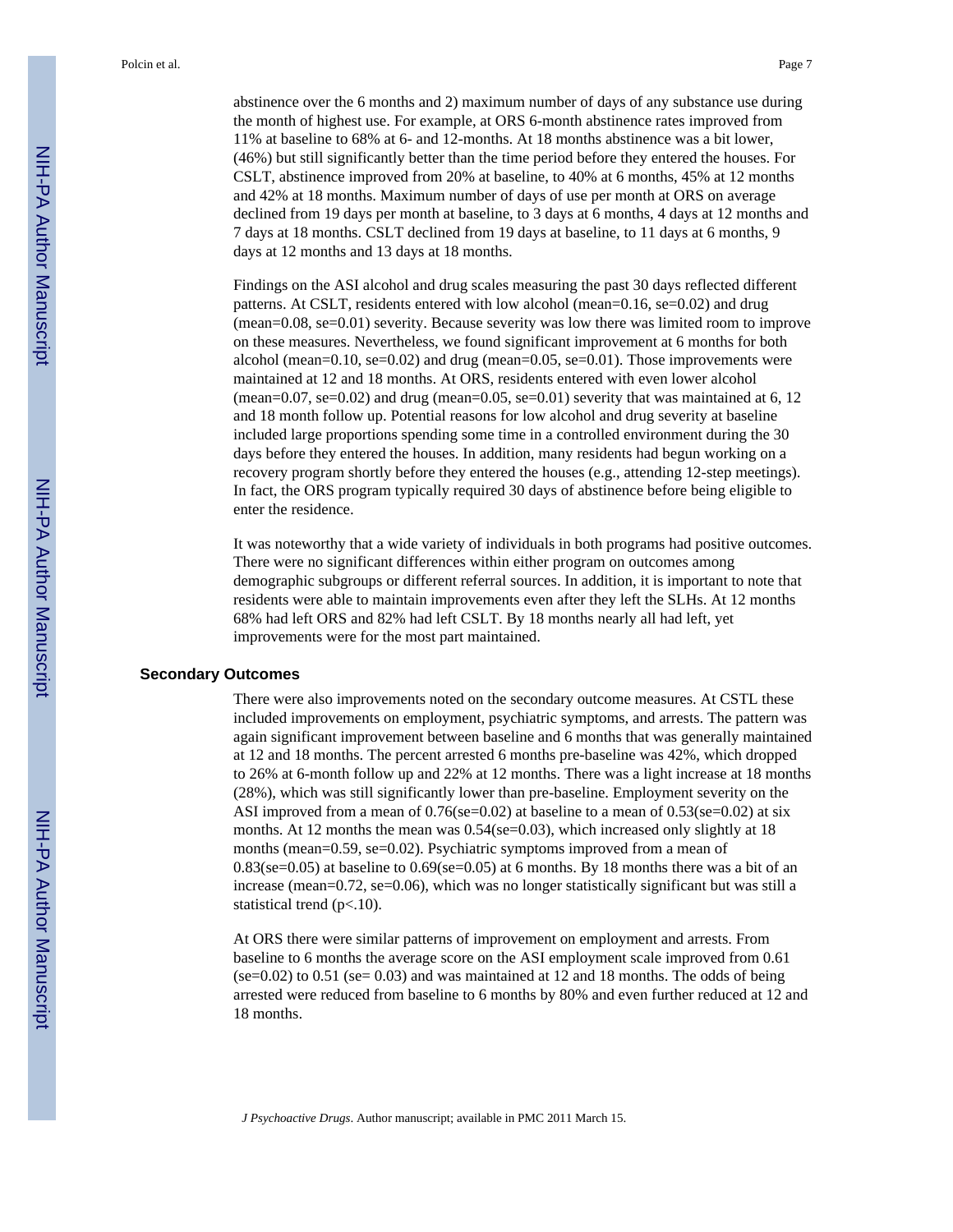#### **Factors that Predicted Outcome**

In addition to documenting longitudinal outcomes, we were interested in assessing factors that predicted outcomes. Using GEE models that assessed a variety of factors across data collection time points we found involvement in 12-step groups to be the strongest predictor of our primary outcomes. For CSLT, 12-step involvement was associated with being abstinent for at least 6 months  $(p<0.01)$ , lower maximum days of substance us per month (p<.001, and fewer arrests (p<.01). For ORS, 12-step involvement was associated with abstinent for at least 6 months ( $p$ <.05), lower maximum days of substance us per month ( $p$ <. 01), and lower ASI legal severity (p<.05).

We also examined how drinking and drug use in the participant's social network related to outcomes. At CSLT we found heavier drinking and drug use in the social network was related to worse outcome on all alcohol and drug outcome measures  $(p<0.01$  for all variables). At ORS the findings were mixed. There was a significant relationship between maximum number of days of substance use per month and drinking in the social network  $(p<.05)$  and drug use in the social network  $(p<.01)$ . However, there were no significant relationships between social network variables and abstinence. In addition, for the ASI alcohol and drug scales at ORS, the only significant association with social network variables was heavier drug use in the social network predicting ASI alcohol outcome (p<. 01).

In a recent analysis of CSTL residents we looked at psychiatric severity as a predictor of alcohol and drug outcome using growth curve models (Korcha et al (2010). We found that a subgroup of about a third of the residents had significantly higher psychiatric severity than other residents and had significantly worse outcomes. Our work on identifying and describing these residents with worse outcome is continuing.

## **Limitations**

There are several limitations to the study that are important to consider. First, we could not directly compare which type of SLH was most effective because there were demographic and other individual characteristics that differed between the two types of houses. Second, individuals self selected themselves into the houses and a priori characteristics of these individuals may have at least in part accounted for the longitudinal improvements. Although self selection can be viewed as a weakness of the research designs, it can also be conceived as a strength, especially for studying residential recovery programs. Our study design had characteristics that DeLeon, Inciardi and Martin (1995) suggested were critical to studies of residential recovery programs. They argued that self selection of participants to the interventions being studies was an advantage because it mirrored the way individuals typically choose to enter treatment. Thus, self selection was integral to the intervention being studied and without self selection it was difficult to argue that a valid examination of the invention had been conducted. In their view, random assignment of participants to conditions was often appropriate for medication studies but often inappropriately applied when used to study residential services for recovery from addiction.

## **Significance of the Study**

Our study represents the first examination of sober living house residents using a longitudinal design. To date, our papers have looked at study findings in terms of the types of improvements residents make and factors associated with outcome, the substance of which has been summarized above. One of our aims here, however, is also to look at significance from the perspective of how SLHs might impact various service systems in the community. The promising outcomes for SLH residents suggest that sober living houses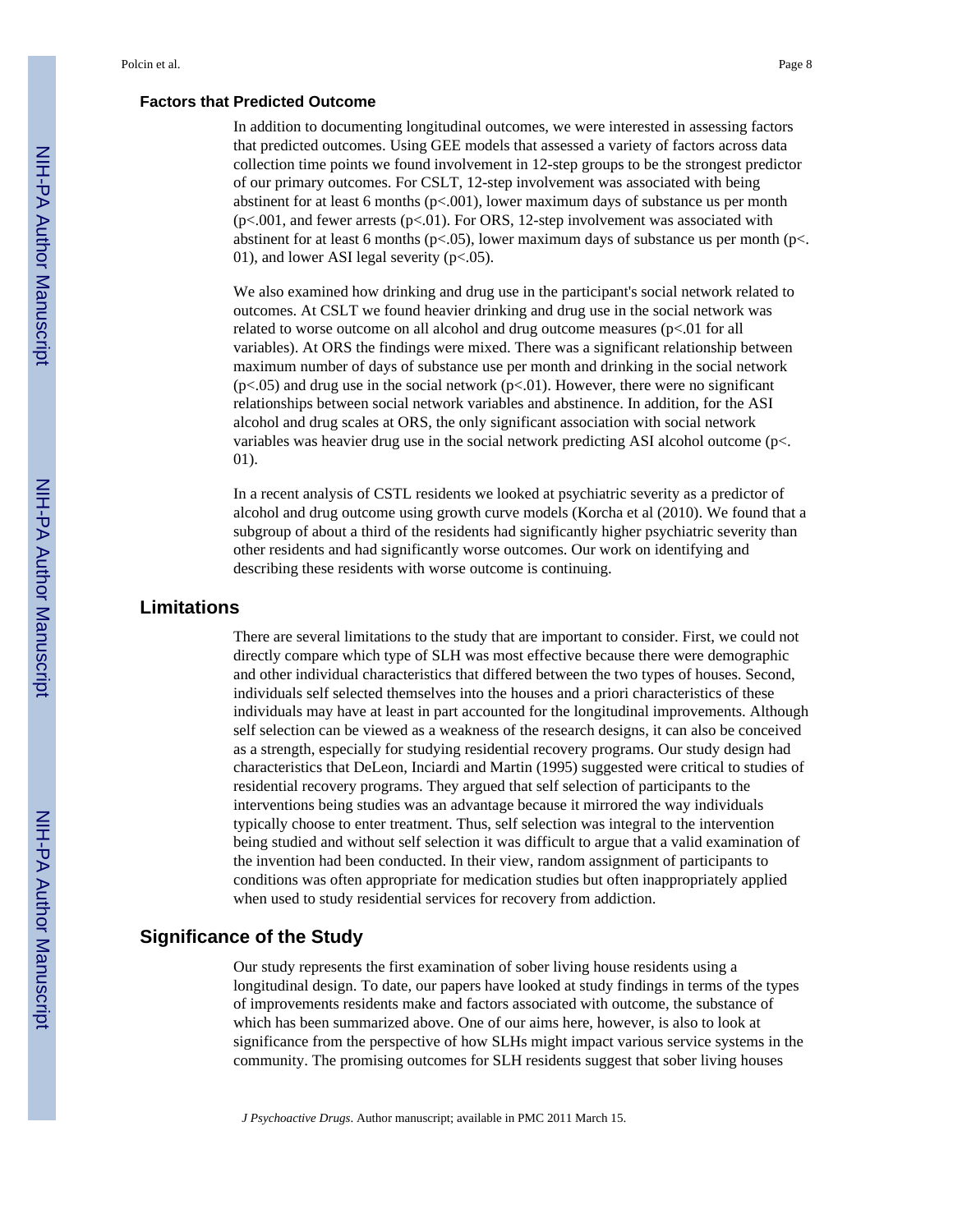might play more substantive roles for persons: 1) completing residential treatment, 2) attending outpatient treatment, 3) seeking non-treatment alternatives for recovery, and 4) entering the community after criminal justice incarceration.

#### **Treatment Systems**

The two types of recovery houses assessed in this study showed different strengths and weaknesses and served different types of individuals. Communities and addiction treatment systems should therefore carefully assess the types of recovery housing that might be most helpful to their communities. Several considerations are reviewed below.

Outpatient programs in low income urban areas might find the Options Recovery Services model of SLHs helpful. Relative to the other housing programs, this model was inexpensive and the houses were conveniently located near the outpatient facility. Typically, residents entered these SLHs after establishing some period of sobriety while they resided in a nearby shelter and attended the outpatient program. A significant strength of the Options houses was that residents were able to maintain low alcohol and drug severity at 12-month follow up.

There are several significant advantages of establishing SLHs associated with outpatient treatment as apposed to traditional halfway houses. First, residents in SLHs are free to stay as long as they wish after completing the outpatient program as long as they abide by program rules. This eliminates arbitrary discharge dates determined by the program, a procedure often used by halfway houses to free up beds. Rather, the resident is able to decide when he or she is ready to transition to more independence. Among other things, this eliminates the need to move to questionable living environments that might not support recovery due to time limitations. SLHs are also less costly than halfway houses, which are usually funded by treatment programs.

SLHs combined with outpatient treatment may be especially valuable to resource poor communities that do not have funds to establish residential treatment programs or have the income levels that could support freestanding sober living houses which are more expensive. Most of the rent for the Options SLHs was paid by General Assistance or Social Security Income, so a variety of low income residents could be accommodated. While the level of support is less intensive (and less expensive) than that offered in residential treatment, it is more intensive than the relative autonomy found in freestanding SLHs. Some residents probably benefit from the mandate that they attend outpatient treatment during the day and comply with a curfew in the evening. For some individuals, the limited structure offered by freestanding SLHs could invite association with substance using friends and family and thus precipitate relapse. This could be particularly problematic in poor communities where residents have easy access to substances and people who use them.

#### **Freestanding SLHs**

The roles that freestanding SLHs can play in communities are different from SLHs that are associated with outpatient treatment. First, freestanding houses are often used by individuals who have some previous experience with residential treatment. While some of these individuals transition directly from the inpatient program to the SLH, others enter the houses after some post-treatment period in the community. They may slip, relapse or feel vulnerable to relapse, but for a variety of reasons not want to reenter a formal treatment program. Nevertheless, they may feel the need to take action and get support for reestablishing abstinence. Freestanding SLHs can be a good match for these individuals because they offer support for sobriety outside the context of formal treatment.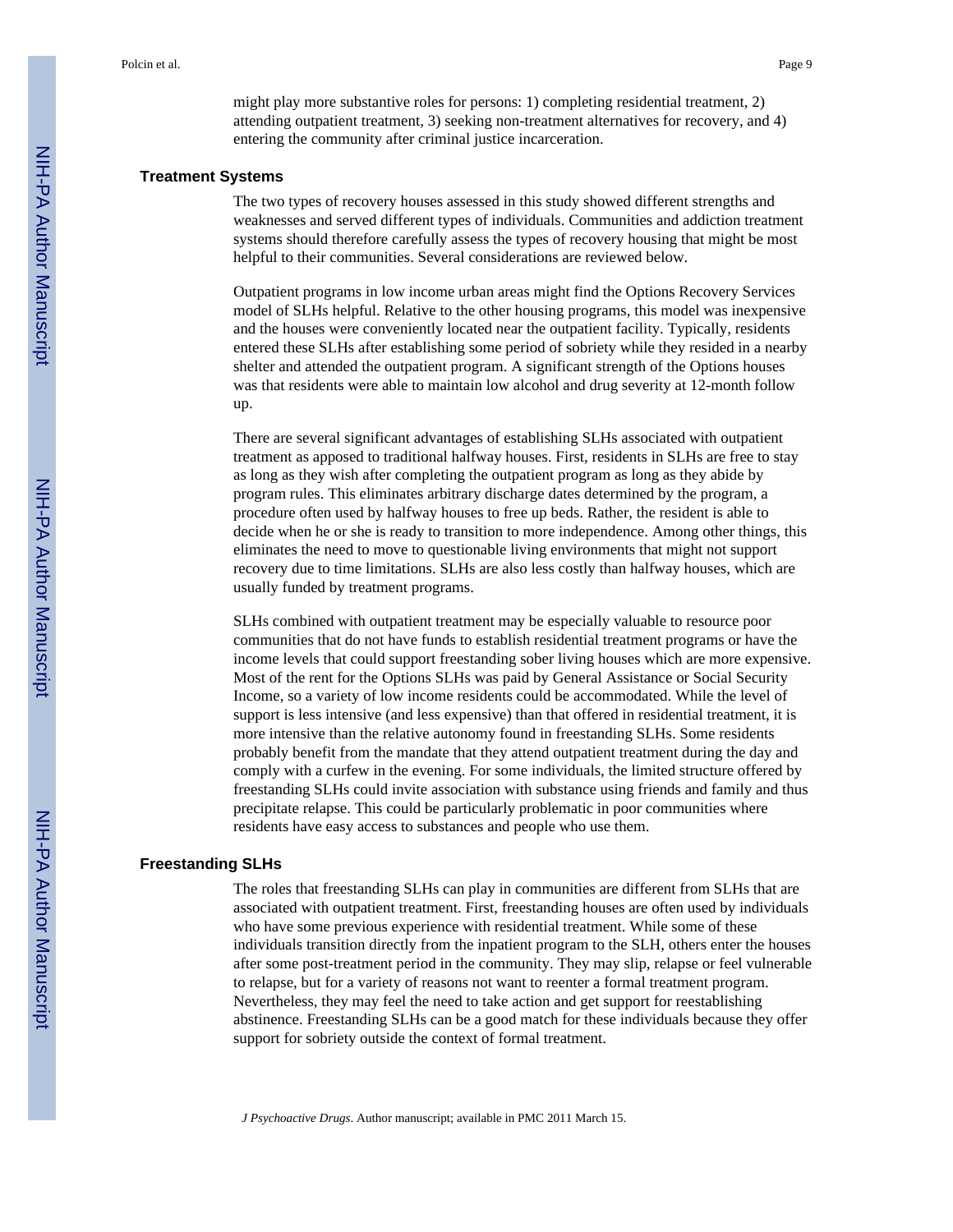Freestanding SLH's offer a limited amount of structure and no formal treatment services. Thus, they are optimal for residents who are capable of handling a fair amount of autonomy and who can take personal responsibility for their recovery. Despite these limitations, CSLT appeared to benefit many different types of residents who were referred from an array of personal and institutional sources (i.e., self, family, criminal justice systems, and inpatient treatment programs). Expansion of freestanding SLHs in communities might therefore ease the burden on overwhelmed treatment systems. In communities that are unable to fund a sufficient number of treatment programs for individuals with substance use disorders, freestanding SLHs might be a clinically and economically effective alternative. The availability of treatment slots for individuals released from jail or prison or particularly lacking. For some those offenders who are motivated for abstinence and capable of handling some degree of autonomy SLHs might be a viable and effective option for recovery that is currently underutilized.

#### **Criminal Justice Systems**

Prison and jail overcrowding in the U.S. has reached a crisis point. Each year more than 7 million individuals are released from local jails into communities and over 600,000 are released on parole from prison (Freudenberg, Daniels, Crum, Perkins & Richie, 2005). Although the need for alcohol and drug treatment among this population is high, very few receive services during or after their incarceration. In California, studies show that few offenders being released from state prisons have adequate housing options and in urban areas such as San Francisco and Los Angeles up to a third become homeless (Petersilia, 2003). Housing instability has contributed to high reincarceration rates in California, with up to two-thirds of parolees are reincarcerated within three years. In a study of women offenders released from jails in New York City 71% indicated that lack of adequate housing was their primary concern.

Despite the enormous need for housing among the offender population, SLHs have been largely overlooked as a housing option for them (Polcin, 2006c). This is particularly concerning because our analysis of criminal justice offenders in SLHs showed alcohol and drug outcomes that were similar to residents who entered the houses voluntarily. However, as reviewed elsewhere (i.e., Polcin, 2006c), SLHs need to carefully target criminal justice involved individuals so that they select offenders that have sufficient motivation to remain abstinent and are able to meet their financial obligations.

## **Where do We go from Here?**

There are multiple directions one could go in pursuit of additional research on SLHs. For example, studies comparing different living situations for individuals in early recovery could help highlight the relative strengths and weaknesses of SLHs. In addition, longer follow up time periods could be assessed as well as outcomes for a wider variety of subgroups. These might include minority groups, larger samples of women, and a variety of individual level characteristics not assessed here (e.g., self efficacy and interpersonal skills). However, we have opted to look at two topics that we think are of immediate relevance to communities: 1) documenting and improving outcomes for criminal justice referred residents and 2) understanding the community context within which SLHs operate.

#### **Improving Outcomes for Criminal Justice Referred Residents**

Findings from our study suggested that alcohol and drug outcomes for residents referred from the criminal justice system were equivalent to that of voluntary residents. However, offenders did not fare as well as others in two areas: finding and maintaining employment and avoiding arrests. In addition, the numbers of criminal justice referred residents was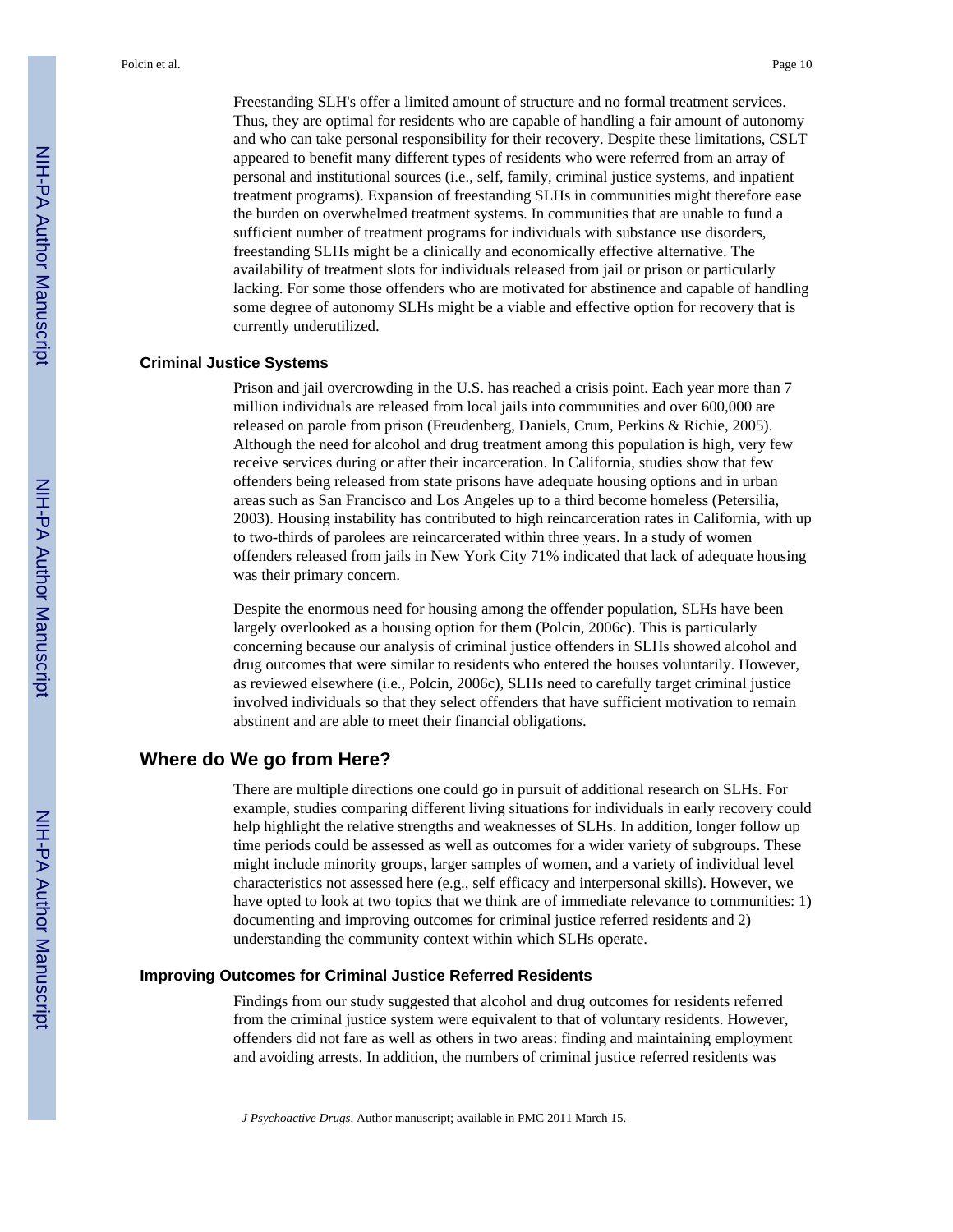relatively small and an examination of a larger sample of offenders is warranted. Among other things, the larger sample would enable us to identify predictors of outcome among offenders. The field would therefore be better equipped to identify those offenders who are more likely to do well in SLHs.

In addition to studying a larger number of offenders, we hope to explore an innovative intervention designed to improve outcomes for these residents in terms of employment, arrests, and other areas. Toward that end, we are in the process of developing a Motivational Interviewing Case Management (MICM) intervention designed to help offenders successfully transition into SLHs, avoid rearrest by complying with the terms of probation or parole, and succeed in activities that support successful transition into the community (e.g., employment). Our intervention modifies motivational interviewing to address the specific needs of the offender population (Polcin, 2006b). Specifically, it helps residents resolve their mixed feelings (i.e., ambivalence) about living in the SLH and engaging in other community based services. Thus, the intervention is a way to help them prepare for the challenges and recognize the potential benefits of new activities and experiences.

## **Assessing the Impact of the Community Context**

The fact that residents in SLHs make improvement over time does not necessarily mean that SLHs will find acceptance in the community. In fact, one of the most frustrating issues for addiction researchers is the extent to which interventions that have been shown to be effective are not implemented in community programs. We suggest that efforts to translate research into treatment have not sufficiently appreciated how interventions are perceived and affected by various stakeholder groups (Polcin, 2006a). We therefore suggest that there is a need to pay attention to the community context where those interventions are delivered.

As a next step in our research on SLHs we plan to assess how they are viewed by various stakeholder groups in the community, including house managers, neighbors, treatment professionals, and local government officials. Interviews will elicit their knowledge about addiction, recovery, and community based recovery houses such as SLHs. Their perceptions of the strengths and weaknesses of SLHs in their communities should provide data that can be used to modify houses to improve acceptance and expand to serve more drug and alcohol dependent persons. We hypothesize that barriers to expansion of SLHs might vary by stakeholder groups. Different strategies may be needed for those who lack information about SLHs, have beliefs that they are not effective, have allegiances to other treatment approaches, have views that minimize social factors in recovery, and live in communities where public policy hinders expansion of SLHs. Drug and alcohol administrators and operators of houses might therefore need different strategies to address the concerns of different stakeholders.

## **Conclusion**

Many individuals attempting to abstain from alcohol and drugs do not have access to appropriate housing that supports sustained recovery. Our study found positive longitudinal outcomes for 300 individuals living in two different types of SLHs, which suggests they might be an effective option for those in need of alcohol- and drug-free housing. Improvements were noted in alcohol and drug use, arrests, psychiatric symptoms and employment. Owners and operators of SLHs should pay attention to factors that predicted better alcohol and drug outcomes, including higher involvement in 12-step meetings, lower alcohol and drug use in the social network, and lower psychiatric severity. Although criminal justice referred residents had alcohol and drug use outcomes that were similar to other residents, they had a harder time finding and keeping work and had higher rearrest rates. Areas for further research include testing innovative interventions to improve criminal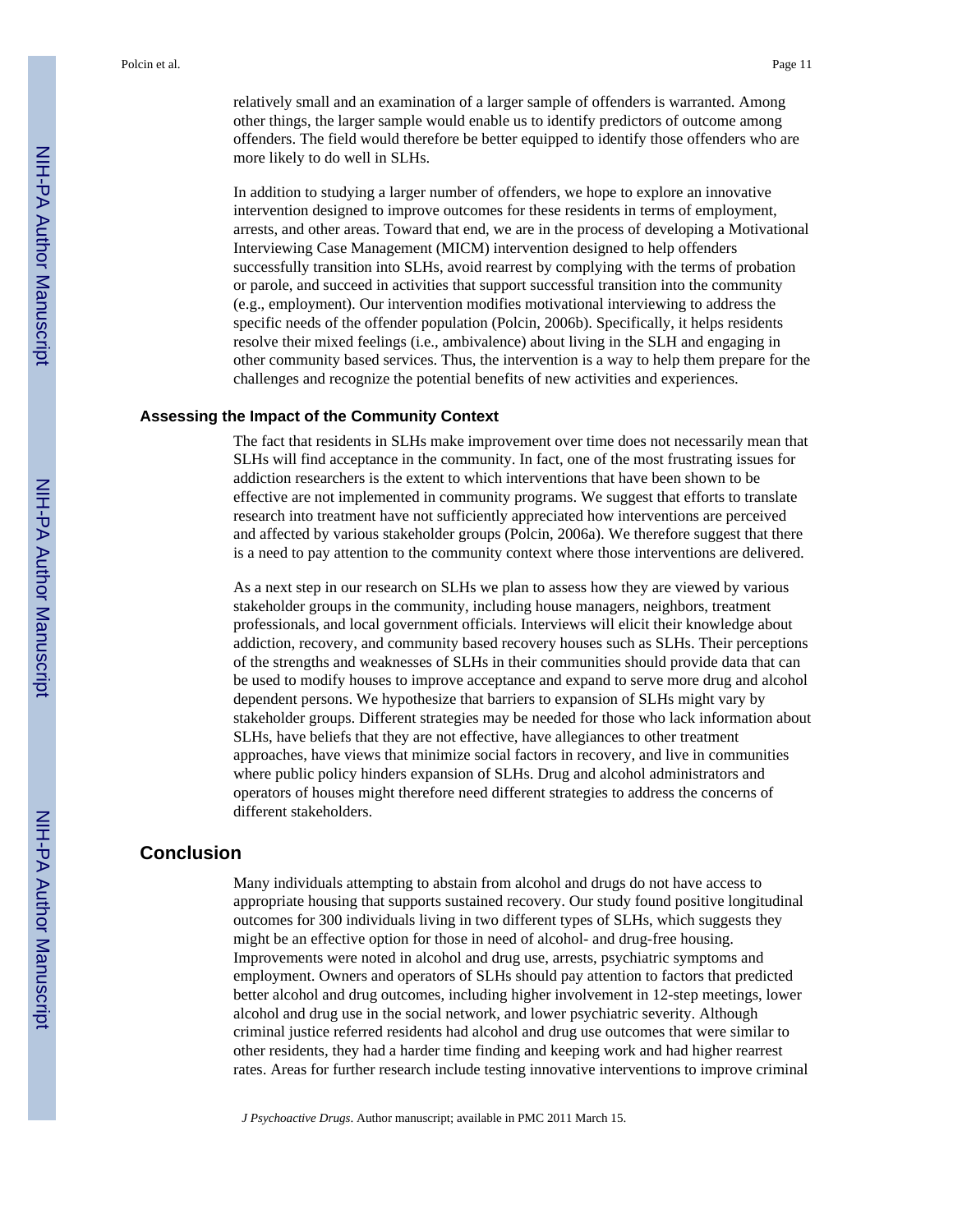justice outcomes, such as Motivational Interviewing Case Management (MICM) and examining the community context of SLHs. Recognizing stakeholder views that hinder and support SLHs will be essential if they are to expand to better meet the housing needs of persons suffering from alcohol and drug disorders.

#### **Acknowledgments**

Supported by R01AA14030 and R21DA025208

#### **References**

- Beattie MC, Longabaugh R. General and alcohol-specific social support following treatment. Addictive Behaviors 1999;24:593–606. [PubMed: 10574299]
- Bond J, Kaskutas LA, Weisner C. The persistent influence of social networks and Alcoholics Anonymous on abstinence. Journal of Studies on Alcohol 2003;64:579–588. [PubMed: 12921201]
- Braucht BG, Reichardt CS, Geissler LJ, Bormann CA. Effective services for homeless substance abusers. Journal of Addictive Disease 1995;14:87–109.
- De Leon G, Inciardi JA, Martin SS. Residential drug abuse treatment research: are conventional control designs appropriate for assessing treatment effectiveness? Journal of Psychoactive Drugs 1995;27(1):85–91. [PubMed: 7602444]
- Derogatis LR, Melisaratos N. The Brief Symptom Inventory: An introductory report. Psychological Medicine 1983;13:595–605. [PubMed: 6622612]
- Freudenberg N, Daniels J, Crum M, Perkins T, Richie BE. Coming Home From Jail: The Social and Health Consequences of Community Reentry for Women, Male Adolescents, and Their Families and Communities. American Journal of Public Health 2005;95:1725–1736. [PubMed: 16186451]
- Gerstein, DR.; Johnson, RA.; Harwood, HJ.; Fountain, D.; Sutter, N.; Malloy, K. Evaluating recovery services: The California drug and alcohol treatment assessment (Contract No. 92-001100). California Department of Alcohol and Drug Programs; Sacramento: 1994.
- Hitchcock HC, Stainback RD, Roque GM. Effects of halfway house placement on retention of patients in substance abuse aftercare. American Journal of Alcohol and drug Abuse 1995;21:379–390.
- Humphries K, Kaskutas L, Weisner C. The Alcoholics Anonymous Affiliation Scale: development, reliability, and norms for diverse treated and untreated populations. Alcoholism: Clinical and Experimental Research 1998;22:974–8.
- Korcha, RA.; Polcin, DL.; Bond, JC.; Galloway, GP. Psychiatric distress and substance use outcomes among sober living residents; 33rd Annual Research Society on Alcoholism Scientific Meeting; San Antonio, TX. Jun. 2010 p. 26-30.
- McLellan AT, Cacciola J, Kushner H, Peters F, Smith I, Pettinati H. The fifth edition of the addiction Severity Index: Cautions, additions, and normative data. Journal of Substance Abuse Treatment 1992;9:199–213. [PubMed: 1334156]
- Milby JB, Schumacher JE, Wallace D, Freedman MJ, Vuchinich RE. To house or not to house: The effects of providing housing to homeless substance abusers in treatment. American Journal of Public Health 2005;95:1259–1266. [PubMed: 15983278]
- Moos RH. Theory-based processes that promote the remission of substance use disorders. Clinical Psychology Review 2007;27:537–551. [PubMed: 17254686]
- Moos BS, Moos RH. Treated and untreated individuals with alcohol use disorders: Rates and predictors of remission and relapse. International Journal of Clinical and Health Psychology 2006;6:513–526.
- Petersilia, J. When Prisoners Come Home: Parole and Prisoner Reentry. Oxford University Press; New York: 2003.
- Polcin DL. How Health Services Research Can Help Clinical Trials Become More Community Relevant. International Journal of Drug Policy 2006a;17(3):230–237.
- Polcin DL. Reexamining confrontation and motivational interviewing. Addictive Disorders and their Treatment 2006b;5(4):201–209.